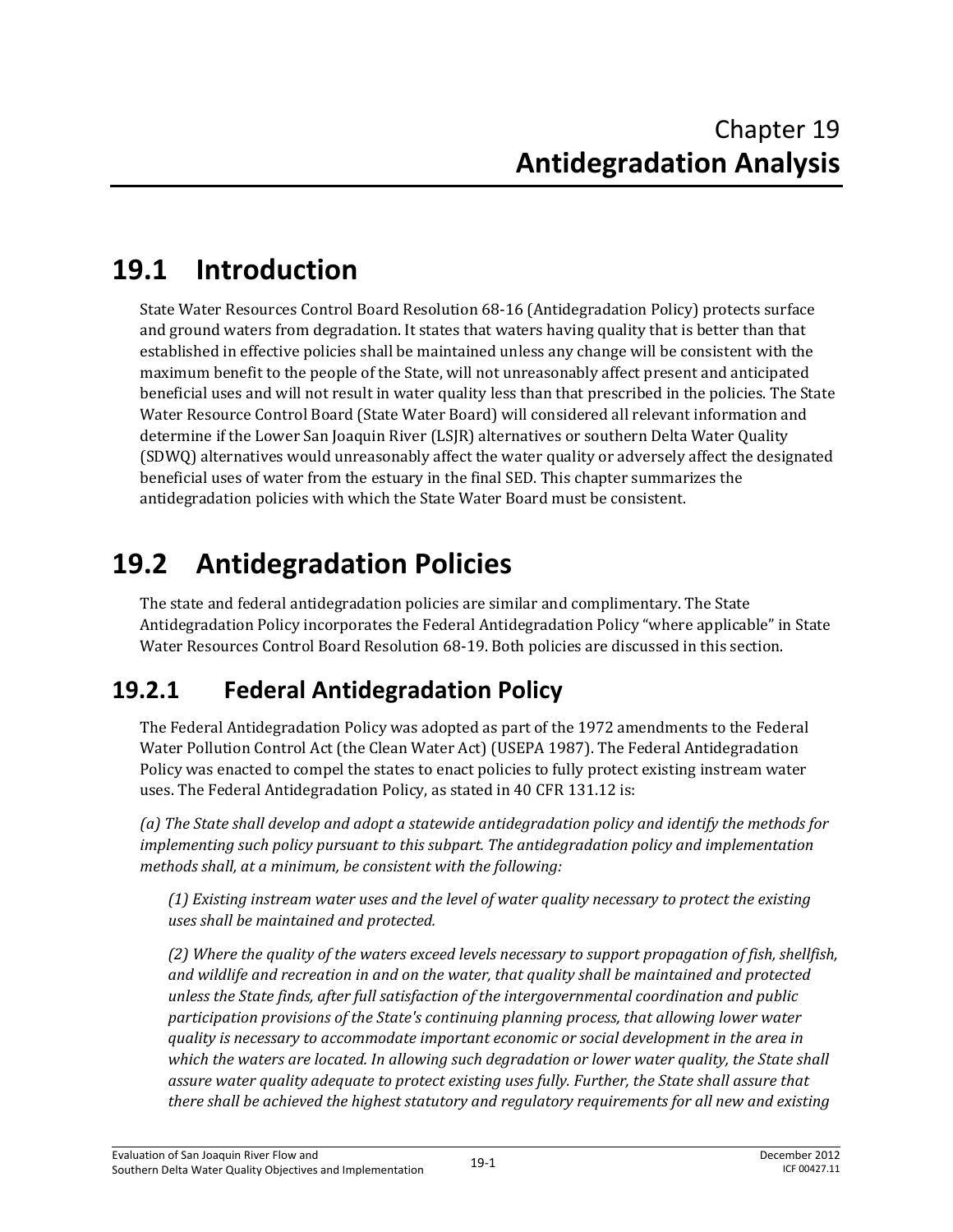*point sources and all cost-effective and reasonable best management practices for nonpoint source control.* 

*(3) Where high quality waters constitute an outstanding National resource, such as waters of National and State parks and wildlife refuges and waters of exceptional recreational or ecological significance, that water quality shall be maintained and protected.* 

*(4) In those cases where potential water quality impairment associated with a thermal discharge is involved, the antidegradation policy and implementing method shall be consistent with section 316 of the Act.* 

The Federal Antidegradation Policy establishes three tiers or types of waterbodies to guide antidegradation analysis. Tier 1 maintains and protects existing uses and water quality conditions to support such uses. Tier 1 requirements apply to all surface waters (USEPA 2012). Tier 2 is comprised of "High Quality Waters." Tier 2 waterbodies have higher water quality than those required to support designated uses (USEPA 1987). Tier 3 is comprised of Outstanding National Resource Waters (*Ibid*). No water quality degradation is allowed in Tier 3 waterbodies.

California has two waterbodies designated as Outstanding National Resource Waters (ONRW): Lake Tahoe and Mono Lake. Additionally, California treats oceanic Areas of Special Biological Significance as ONRW. The project area's waterbodies are not designated as ONRW, so water degradation is permitted provided that specific requirements are met. The project area's waterbodies are classified as Tier 2 waterbodies per the Federal Antidegradation Policy.

#### **19.2.2 State of California Antidegradation Policy**

The "Statement of Policy With Respect to Maintaining High Quality of Waters in California," adopted on October 28, 1968 in Resolution 68-16 (Antidegradation Policy), was adopted to prevent degradation of surface water and groundwater in California. The Antidegradation Policy states, in part:

- *1. Whenever the existing quality of water is better than the quality established in policies as of the date on which such policies become effective, such existing high quality will be maintained until it has been demonstrated to the State that any change will be consistent with maximum benefit to the people of the State, will not unreasonably affect present and anticipated beneficial use of such water and will not result in water quality less than that prescribed in the policies.*
- 2. *Any activity which produces or may produce a waste or increased volume or concentration of waste and which discharges or purposes to discharge to existing high quality waters will be required to meet waste discharge requirements which will result in the best practicable treatment or control of the discharge necessary to assure that (a) a pollution or nuisance will not occur and (b) the highest water quality consistent with maximum benefit to the people of the State will be maintained.*